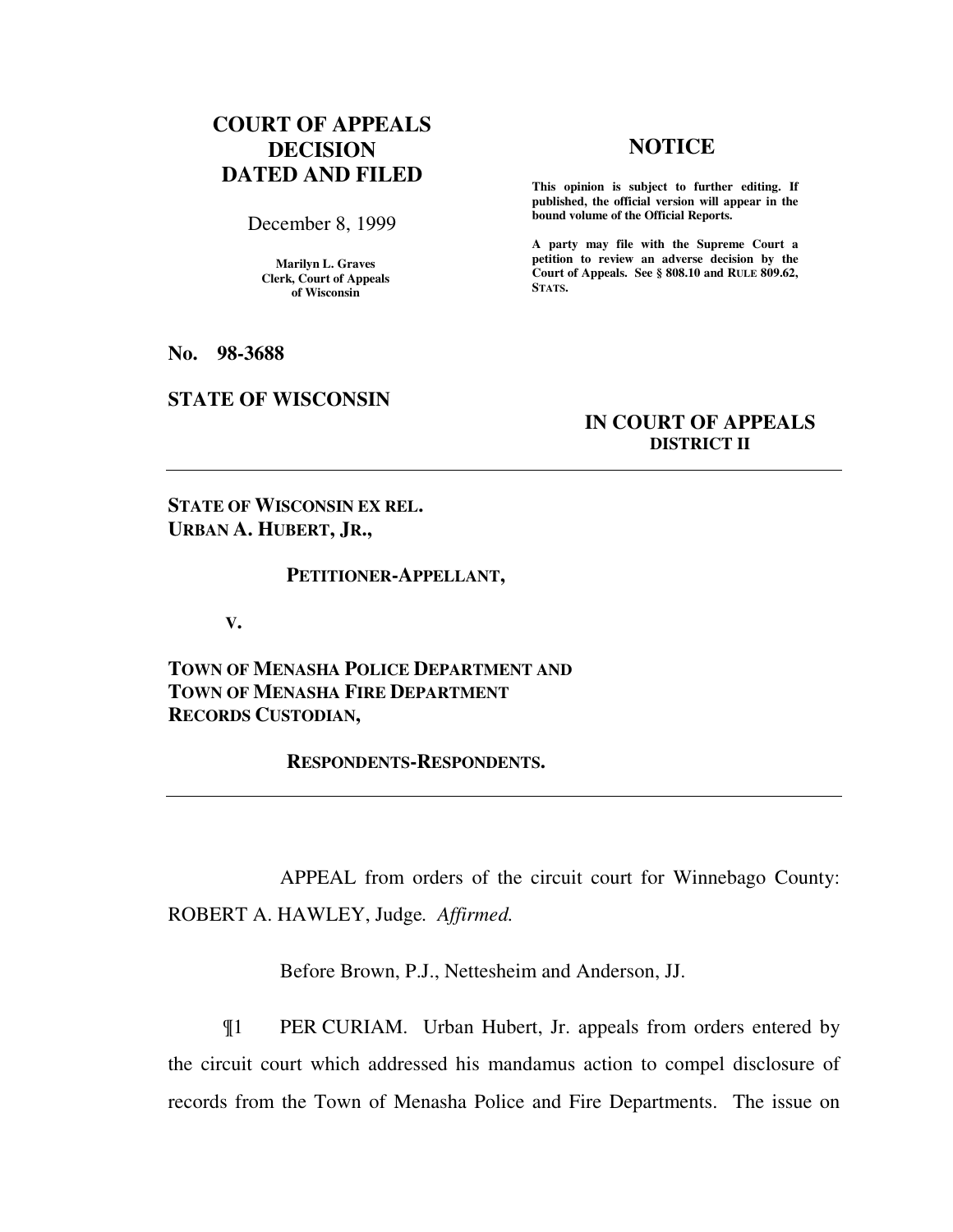appeal is whether the circuit court erred when it reduced the amount of damages awarded to Hubert from \$200 to \$100, and when it required Hubert to pay a fee of \$191 for reproducing certain records. Because we conclude that the circuit court properly exercised its discretion, we affirm.

¶2 Hubert filed open records law requests with custodians of records of the Town of Menasha Police and Fire Departments. When he did not receive any responses, Hubert filed a petition for a writ of mandamus in the circuit court. Eventually a hearing was held and the circuit court found that Hubert was entitled to have the records released to him and awarded him \$200 in damages. The court also agreed to conduct an in camera inspection of the documents before ordering them released.

¶3 After reviewing the records, the court issued an order which released the records to Hubert. The court further ordered Hubert to prepay approximately \$191 for the reproduction of certain slides held by the Fire Department. In a subsequent order, the court reduced the amount of damages awarded to Hubert from \$200 to \$100, finding that Hubert had not been required to pay filing fees and the court had not been required to award him damages. Hubert moved for reconsideration and the court denied that request.

¶4 The issue on appeal is whether the court erred when it reduced the amount of damages awarded to Hubert and when it ordered Hubert to pay \$191 for the reproduction of the slides. Hubert contends that the circuit court erroneously exercised its discretion when it reduced the amount of damages awarded to him from \$200 to \$100. We will sustain a discretionary act of the circuit court if that court examined the relevant facts, applied a proper standard of law and used a demonstrated rational process to reach a conclusion that a reasonable judge could